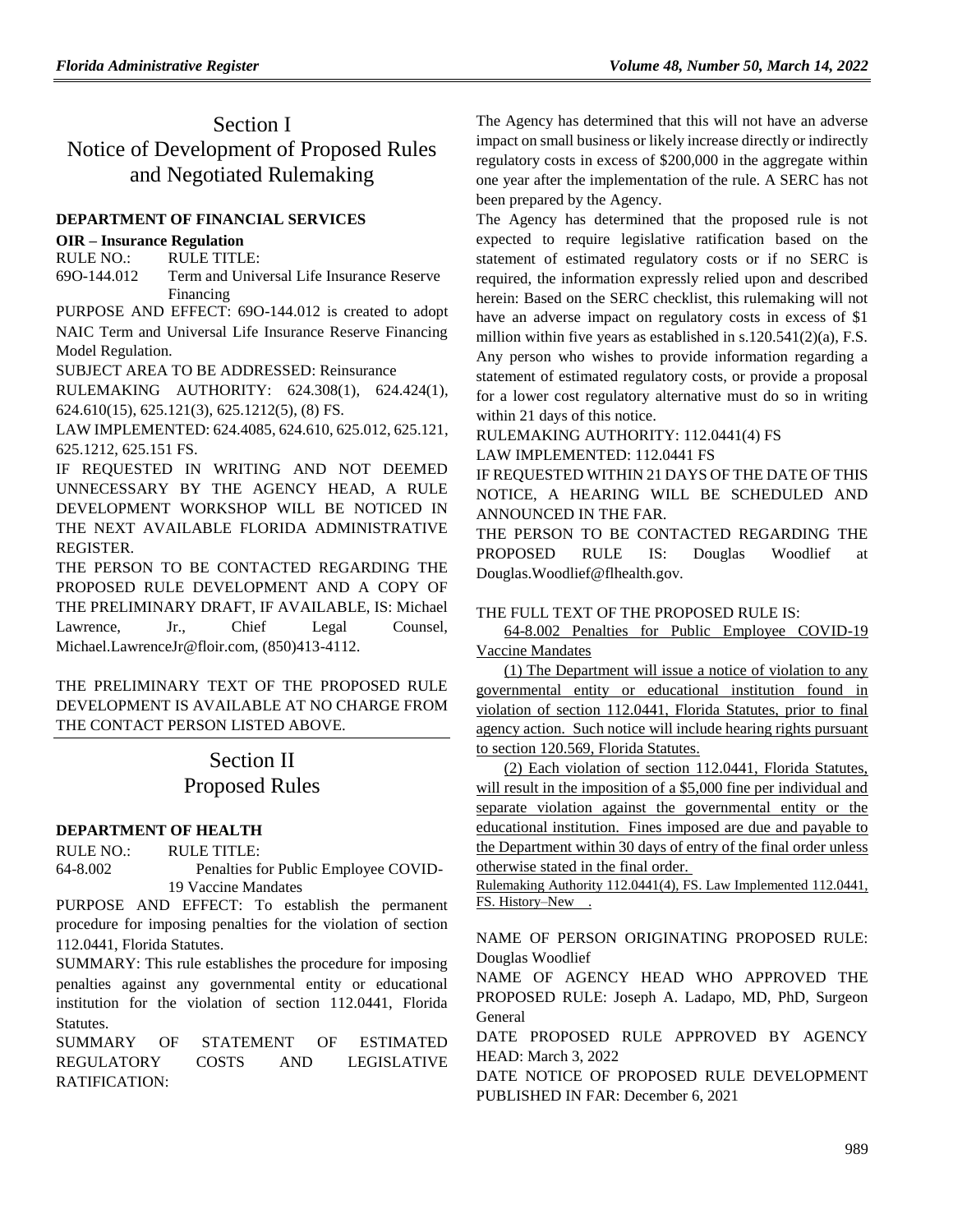#### **[DEPARTMENT OF HEALTH](https://www.flrules.org/gateway/department.asp?id=64)**

#### **[Division of Disease Control](https://www.flrules.org/gateway/organization.asp?id=334)**

RULE NO.: RULE TITLE: [64D-3.050](https://www.flrules.org/gateway/ruleNo.asp?id=64D-3.050) Standards and Forms for Exemption from Private Employer COVID-19 Vaccination Mandates

PURPOSE AND EFFECT: This rule will provide the standards and forms for employees to claim exemption from a private employer COVID-19 vaccination mandate as required by section 381.00317, Florida Statutes.

SUMMARY: Employee exemptions from private employer COVID-19 vaccination mandates

SUMMARY OF STATEMENT OF ESTIMATED REGULATORY COSTS AND LEGISLATIVE RATIFICATION:

The Agency has determined that this will not have an adverse impact on small business or likely increase directly or indirectly regulatory costs in excess of \$200,000 in the aggregate within one year after the implementation of the rule. A SERC has not been prepared by the Agency.

The Agency has determined that the proposed rule is not expected to require legislative ratification based on the statement of estimated regulatory costs or if no SERC is required, the information expressly relied upon and described herein: Based on the SERC checklist, this rulemaking will not have an adverse impact on regulatory costs in excess of \$1 million within five years as established in s.120.541(2)(a), F.S. Any person who wishes to provide information regarding a statement of estimated regulatory costs, or provide a proposal for a lower cost regulatory alternative must do so in writing within 21 days of this notice.

RULEMAKING AUTHORITY: [381.00317\(1\),](https://www.flrules.org/gateway/statute.asp?id=381.00317(1)) (1)(a), (1)(c) FS.

LAW IMPLEMENTED: [381.00317\(1\) FS](https://www.flrules.org/gateway/cfr.asp?id=381.00317(1)%20FS)

IF REQUESTED WITHIN 21 DAYS OF THE DATE OF THIS NOTICE, A HEARING WILL BE SCHEDULED AND ANNOUNCED IN THE FAR.

THE PERSON TO BE CONTACTED REGARDING THE PROPOSED RULE IS: Louis Meyerson, Florida Department of Health, 4052 Bald Cypress Way, Tallahassee, Florida 32399- 1703, louis.meyerson@flhealth.gov.

#### THE FULL TEXT OF THE PROPOSED RULE IS:

64D-3.050 Standards and Forms for Exemption from Private Employer COVID-19 Vaccination Mandates

(1) To claim an exemption based on medical reasons, including pregnancy or anticipated pregnancy, an employee must present a completed DH8016-DCHP-11/2021 "Medical Exemption from COVID-19 Vaccination," form incorporated by reference herein and available at https://www.flrules.org/Gateway/reference.asp?No=Ref-XXXX, or a substantially similar form to their employer.

(2) The following circumstances constitute an anticipated pregnancy:

(a) the employee intends to become pregnant; and

(b) the employee is of child-bearing age.

The medical exemption for anticipated pregnancy shall remain in effect for the time that the employee intends to become pregnant and is of child-bearing age. The employer shall accept the representations of the employee in regard to the employee's intent to become pregnant.

(3) To claim an exemption based on religious reasons, which may include a sincerely held moral or ethical belief, an employee must present a completed DH8017-DCHP-11/2021 "Religious Exemption from COVID-19 Vaccination," form incorporated by reference herein and available at https://www.flrules.org/Gateway/reference.asp?No=Ref-

XXXX, or a substantially similar form to their employer. An employer shall not inquire into the veracity of the employee's religious beliefs.

(4) To claim an exemption based on COVID-19 immunity, an employee must present a completed DH8018-DCHP-11/2021 "Exemption from COVID-19 Vaccination Based on COVID-19 Immunity," form incorporated by reference herein and available at a variable at  $\alpha$ 

https://www.flrules.org/Gateway/reference.asp?No=Ref-XXXX, or a substantially similar form to their employer. For the purpose of claiming an exemption based on COVID-19 immunity, an employee must present proof of either:

(a) A positive laboratory result from a diagnostic test that has received full approval by, or Emergency Use Authorization from, the U.S. Food and Drug Administration, or

(b) A positive laboratory result from an antibody test that has received full approval by, or Emergency Use Authorization from, the U.S. Food and Drug Administration.

(5) To claim an exemption based on periodic testing, an employee must present a completed DH8019-DCHP-11/2021 "Exemption from COVID-19 Vaccination Based on Periodic Testing," form incorporated by reference herein and available at https://www.flrules.org/Gateway/reference.asp?No=Ref-XXXX, or a substantially similar form to their employer.

(6) For the purpose of claiming an exemption based on periodic testing, an employer can test an employee, using a diagnostic test that has received full approval by, or Emergency Use Authorization from, the U.S. Food and Drug Administration, no more than weekly, or upon evidence of COVID-19 symptoms, at no cost to the employee.

(7) To claim an exemption based on employer-provided personal protective equipment, an employee must present a completed DH8020-DCHP-11/2021 "Exemption from COVID-19 Vaccination Based on Employer-Provided Personal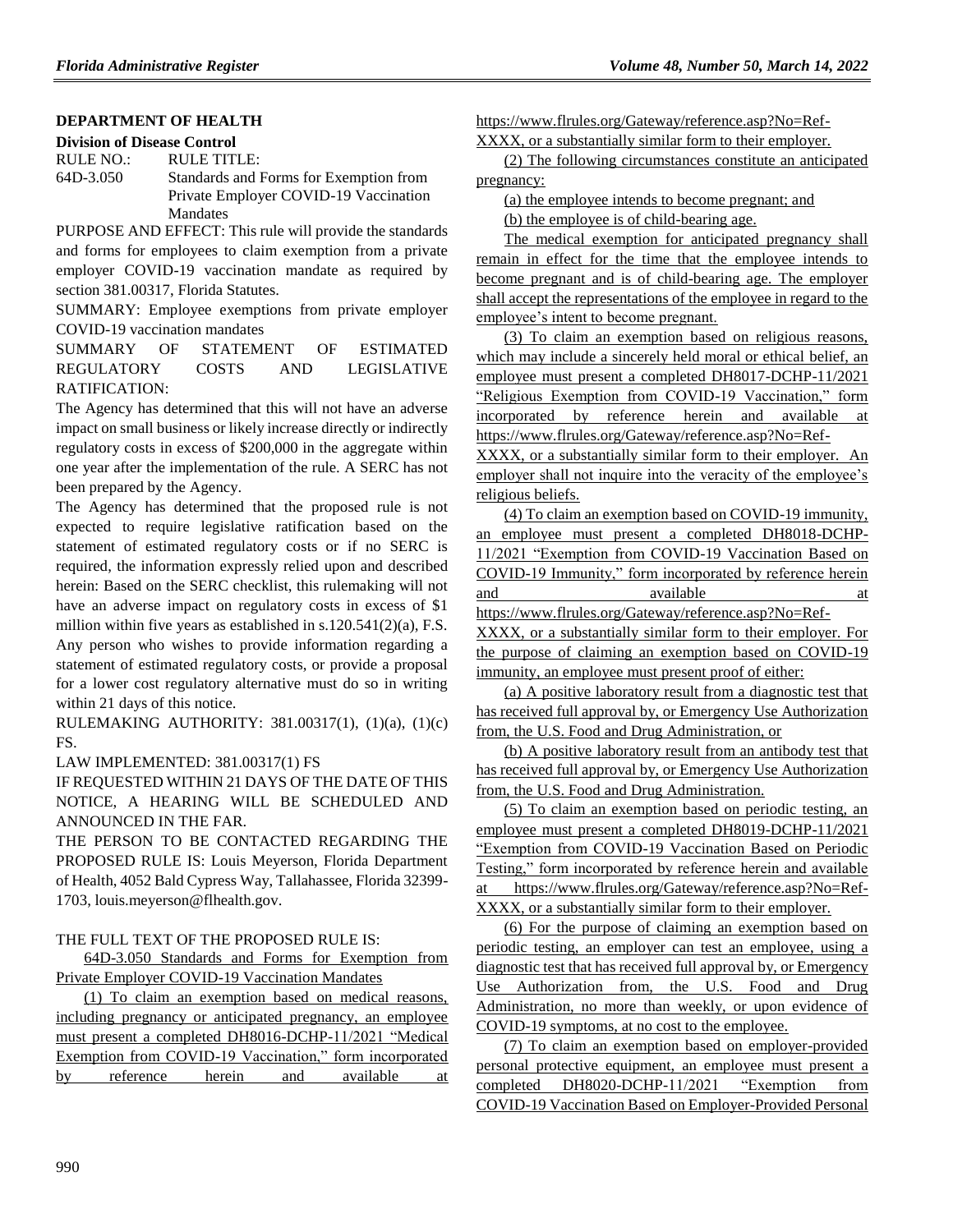|     | Protective Equipment," form incorporated by reference herein |    |
|-----|--------------------------------------------------------------|----|
| and | available                                                    | at |
|     | https://www.flrules.org/Gateway/reference.asp?No=Ref-        |    |
|     | XXXX, or a substantially similar form to their employer.     |    |

Rulemaking Authority  $381.00317(1)$ ,  $(1)(a)$ ,  $(1)(c)$  FS. Law Implemented 381.00317(1) FS. History–New .

NAME OF PERSON ORIGINATING PROPOSED RULE: Dr.

Carina Blackmore, State Epidemiologist and Division Director, Division of Disease Control and Health Protection

NAME OF AGENCY HEAD WHO APPROVED THE PROPOSED RULE: Joseph A. Ladapo, MD, PhD, State Surgeon General

DATE PROPOSED RULE APPROVED BY AGENCY HEAD: March 03, 2022

DATE NOTICE OF PROPOSED RULE DEVELOPMENT PUBLISHED IN FAR: December 6, 2021

## Section III Notice of Changes, Corrections and Withdrawals

## NONE

# Section IV Emergency Rules

### **DEPARTMENT OF THE LOTTERY**

RULE NO: RULE TITLE: 53ER22-14 Lost, Stolen or Damaged Instant Lottery **Tickets** 

SUMMARY OF THE RULE: This emergency rule sets forth the Lottery's provisions for Lost, Stolen or Damaged Instant Lottery Tickets.

THE PERSON TO BE CONTACTED REGARDING THE EMERGENCY RULE IS: Minerva Simpson, Attorney, Department of the Lottery, 250 Marriott Drive, Tallahassee, Florida 32399-4011.

### THE FULL TEXT OF THIS EMERGENCY RULE IS:

53ER22-14 Lost, Stolen or Damaged Instant Lottery Tickets.

(1) Reporting Requirement.

(a) Upon the theft, loss or damage of instant lottery tickets the retailer shall immediately report the incident to the Lottery Division of Security at (850) 487-7752.

(b) For purposes of this rule, tickets that have latex removed or that have been "scratched" are not considered "damaged tickets" and shall not be accepted for retailer account adjustment.

(2) Inactive Tickets. If tickets from a book are lost, stolen or damaged before the book has been activated, the retailer will be charged a service fee equal to fifty percent (50%) of the value of the book, less sales commission, except as follows:

(a) If the retailer provides the Lottery with a copy of a police report reporting the theft of tickets, the retailer shall be charged a non-refundable service fee of five dollars (\$5.00) for each book reported stolen.

(b) The retailer will not be charged a service fee for books missing from a shipment provided the retailer reports the books as missing to the Lottery within seven (7) days of receipt of the shipment.

(c) A retailer will not be charged a service fee for books damaged by the vendor provided such damage is reported to the Lottery within seven (7) days of receipt of the shipment containing the damaged books.

(3) Active Tickets.

(a) If tickets from a book that contains low tier winning tickets are lost, stolen or damaged after the book has been activated, the retailer shall be charged the retail value of the book of tickets multiplied by the percentage of low tier winning tickets redeemed at the time the book is reported lost, stolen or damaged, less the retailer's sales commission(s).

(b) If tickets from a book that does not contain low tier winning tickets are lost, stolen or damaged after the book has been activated, the retailer shall be charged the retail value of the number of tickets that have been validated for payment at the time the book is reported lost, stolen or damaged, less the retailer's sales commission(s).

(4) Settled Tickets.

(a) If a retailer settles a book that contains low tier winning tickets and subsequently reports unsold tickets as lost, stolen or damaged, the retailer will be credited an amount equal to the retail value of the book less the amount calculated as set forth in subsection (3)(a), above.

(b) If a retailer settles a book that does not contain low tier winning tickets and subsequently reports unsold tickets as lost, stolen or damaged, the retailer will be credited an amount equal to the retail value of the book less the amount calculated as set forth in subsection (3)(b), above.

(5) The retailer shall return to the Lottery tickets recovered by the retailer subsequent to the tickets being reported lost, stolen or damaged.

(6) Payment for Tickets. Accounting for lost, stolen or damaged tickets will be reflected on the retailer's weekly Settlement Report, as follows:

(a) The amount due the Lottery for the active books and the amount due to the retailer for settled books that contain low tier winning tickets will be included with the book sales value.

(b) The amount due the Lottery for the inactive books and books that do not contain low tier winning tickets will be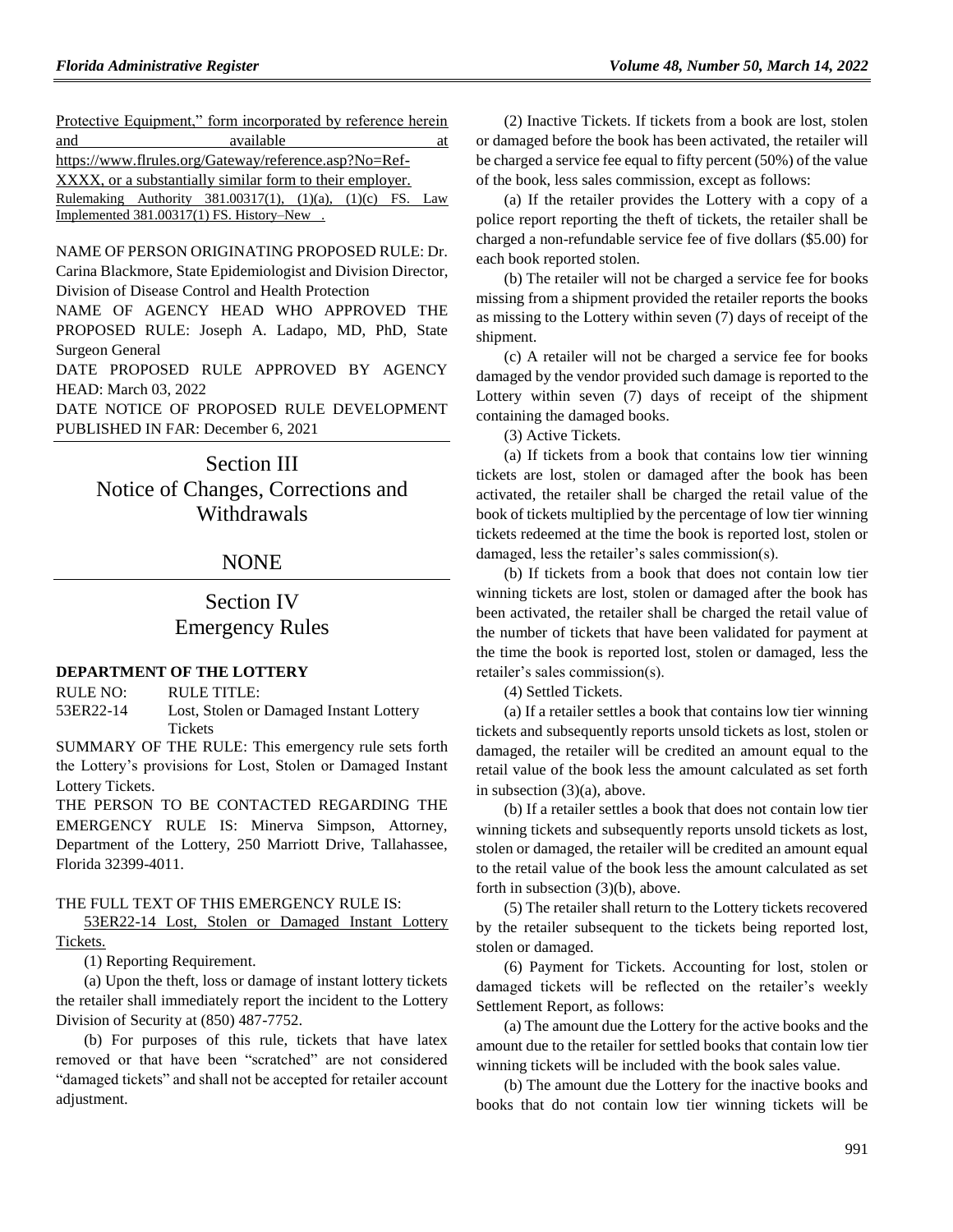reflected as an adjustment. No adjustment will be made to the retailer's account upon return to the Lottery of active lost, stolen or damaged tickets recovered by the retailer subsequent to the tickets being reported lost, stolen or damaged.

(7) In the event books of tickets are lost, stolen or damaged for reasons arising out of force majeure, the Florida Lottery reserves the right to waive the assessment of charges under this rule. In determining whether to waive an assessment, the Lottery will consider factors such as the number of previous occurrences of lost, stolen or damaged tickets by the retailer in question, if any; whether the retailer had taken precautions to prevent the occurrence of lost, stolen, or damaged tickets; and whether the retailer had implemented loss prevention recommendations made by the Lottery prior to the occurrence of lost, stolen, or damaged tickets. As used herein, "force majeure" shall include acts of God, action of the elements, fire, explosion, rationing, war, civil disturbance, or other similar occurrences.

(8) This emergency rule replaces Emergency Rule 53ER08-43, F.A.C., effective July 1, 2008.

Rulemaking Authority 24.109(1), 24.105(9)(j), 24.112(1) FS. Law Implemented 24.112, 24.114 FS. History–New 3-11-22, Replaces 53ER08-43.

THIS RULE TAKES EFFECT UPON BEING FILED WITH THE DEPARTMENT OF THE STATE UNLESS A LATER TIME AND DATE IS SPECIFIED IN THE RULE. EFFECTIVE DATE: 3/11/2022

## Section V Petitions and Dispositions Regarding Rule Variance or Waiver

## [AGENCY FOR HEALTH CARE ADMINISTRATION](https://www.flrules.org/gateway/department.asp?id=59) [Medicaid](https://www.flrules.org/gateway/organization.asp?id=192)

RULE NO.: RULE TITLE:

[59G-4.127](https://www.flrules.org/gateway/ruleNo.asp?id=59G-4.127) Florida Assertive Community Treatment Services NOTICE IS HEREBY GIVEN that on March 3, 2022, the Agency for Health Care Administration, received a petition for Variance from or Waiver of Rule 59G-4.127 ("Petition") was filed with the Agency for Health Care Administration on behalf of the Petitioner, SMA Healthcare, Inc. Rule 59G-4.127, Florida Administrative Code ("Rule"), which applies to all providers rendering Florida Medicaid Florida Assertive Community Treatment ("FACT") Services to recipients, requires that all providers of FACT Services enrolled in the Florida Medicaid program be in compliance with the provisions of the Florida Medicaid Florida Assertive Community Treatment Services Coverage Policy, November 2021 ("Policy Handbook"). Petitioner seeks a variance from or waiver of limited provisions of the Rule, which incorporates the Policy Handbook by reference. Petitioner seeks a variance from or waiver of the Policy Handbook provision, Pages 4-6, Eligible Provider, which requires FACT Service providers meet the qualifications specified in the Policy Handbook to be reimbursed for Florida Medicaid FACT Services. Interested persons or agencies may submit written comments on the Petition within fourteen (14) days after publication of this notice.

A copy of the Petition for Variance or Waiver may be obtained by contacting: Richard J. Shoop, Agency Clerk, Agency for Health Care Administration, 2727 Mahan Drive, Mail Stop #3, Tallahassee, Florida 32308, Richard.Shoop@ahca.myflorida.com, (850)412-3689.

#### [DEPARTMENT OF HEALTH](https://www.flrules.org/gateway/department.asp?id=64)

[Division of Environmental Health](https://www.flrules.org/gateway/organization.asp?id=335) RULE NO.: RULE TITLE:

[64E-11.003](https://www.flrules.org/gateway/ruleNo.asp?id=64E-11.003) Food Hygiene Standards

NOTICE IS HEREBY GIVEN that on October 22, 2021, the Department of Health, received a petition for variance from Adam Friedman, representing Bento Nouveau Inc. The petitioner seeks a variance from Chapter 64E-11, Florida Administrative Code, which references section 3-502.11(c), 2013 FDA Food Code, which requires a food establishment to obtain a variance from the regulatory authority as specified in section 8-103.10 and under section 8-103.11 before using food additives or adding components such as vinegar to render a food so that it is not Time/Temperature Control of Safety food.

Comments on this petition should be filed with: Agency Clerk, Department of Health, Office of the General Counsel, 4052 Bald Cypress Way, Bin A02, Tallahassee, Florida 32399-1710, within 14 days of publication of this notice.

A copy of the Petition for Variance or Waiver may be obtained by contacting: Robin Eychaner, Department of Health, 4052 Bald Cypress Way, Bin A08, Tallahassee, Florida 32399-1710, or by calling (850)901-6490.

### [DEPARTMENT OF CHILDREN AND FAMILIES](https://www.flrules.org/gateway/department.asp?id=65)

[Substance Abuse Program](https://www.flrules.org/gateway/organization.asp?id=343)

RULE NO.: RULE TITLE:

[65D-30.0141N](https://www.flrules.org/gateway/ruleNo.asp?id=65D-30.0141)eeds Assessment for Medication-Assisted Treatment for Opioid Use Disorders

The Department of Children and Families hereby gives notice: The Department has issued an order disposing of the petition for waiver of subsection 65D-30.0141(2), Florida Administrative Code, from CRC Health Treatment Clinics, LLC d/b/a St. Lucie Comprehensive Treatment Center. The Notice of Variances and Waivers was published in Volume 47, No. 243 of the Florida Administrative Register on December 17, 2021. Subsection 65D-30.0141(2) of the Code requires awarded applicants to receive at least a probationary license within two (2) years of receipt of an award letter connected to their Methadone Medication-Assisted Treatment Application to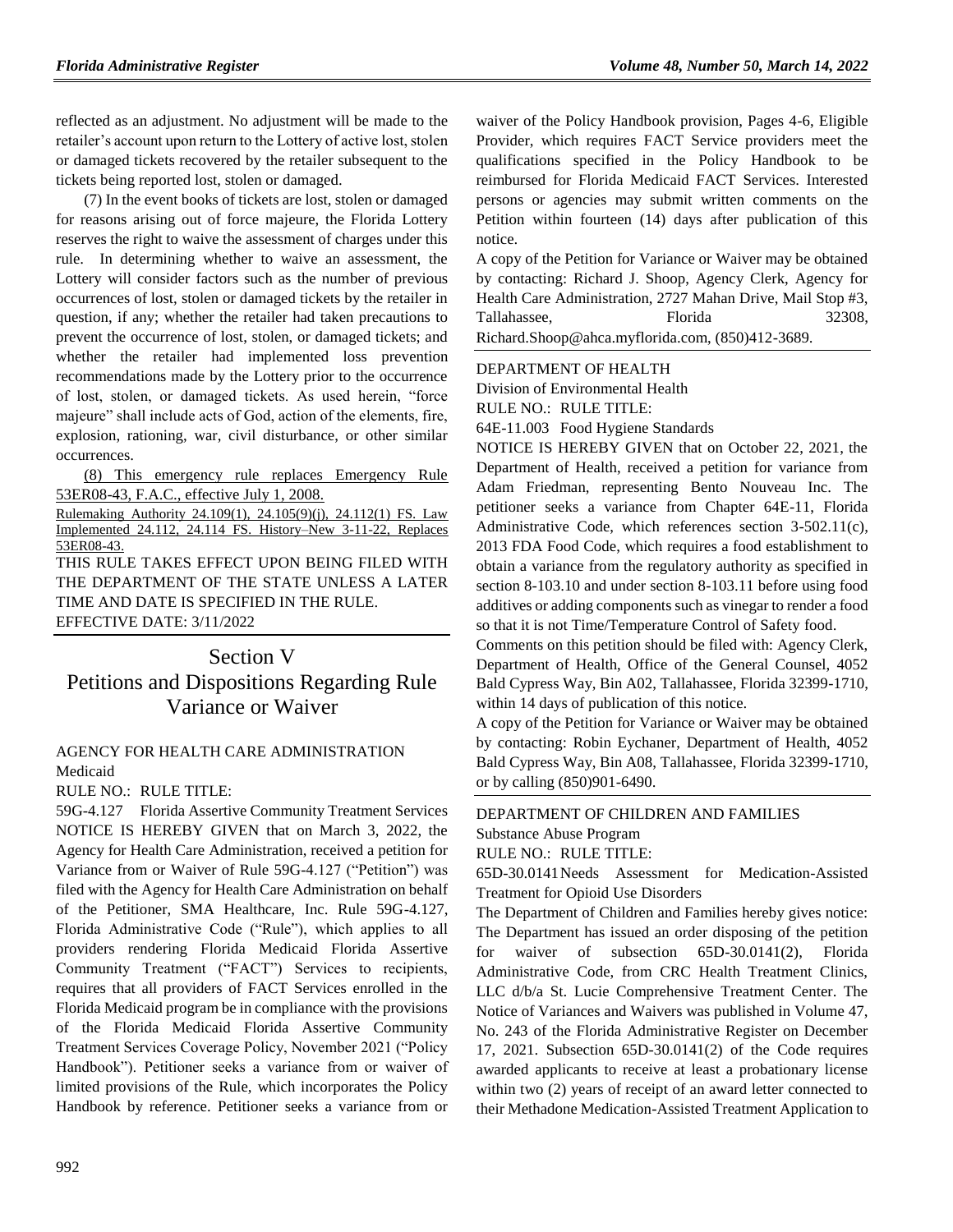Proceed to Licensure Application. If an applicant fails to obtain a probationary license within the specified time, the Department shall rescind the award.

The petition for waiver was granted because Petitioner demonstrated a substantial hardship and that the underlying purpose of the statute will be achieved.

A copy of the Order or additional information may be obtained by contacting: Agency Clerk, Department of Children and Families, 2415 North Monroe Street, Suite 400, Tallahassee, FL 32303 or Agency.Clerk@myflfamilies.com.

#### [DEPARTMENT OF CHILDREN AND FAMILIES](https://www.flrules.org/gateway/department.asp?id=65)

[Substance Abuse Program](https://www.flrules.org/gateway/organization.asp?id=343)

RULE NO.: RULE TITLE:

[65D-30.0141N](https://www.flrules.org/gateway/ruleNo.asp?id=65D-30.0141)eeds Assessment for Medication-Assisted Treatment for Opioid Use Disorders

The Department of Children and Families hereby gives notice: The Department has issued an order disposing of the petition for waiver of subsection 65D-30.0141(2), Florida Administrative Code, from CRC Health Treatment Clinics, LLC d/b/a Lakeland Comprehensive Treatment Center. The Notice of Variances and Waivers was published in Volume 47, No. 243 of the Florida Administrative Register on December 17, 2021. Subsection 65D-30.0141(2) of the Code requires awarded applicants to receive at least a probationary license within two (2) years of receipt of an award letter connected to their Methadone Medication-Assisted Treatment Application to Proceed to Licensure Application. If an applicant fails to obtain a probationary license within the specified time, the Department shall rescind the award.

The petition for waiver was granted because Petitioner demonstrated a substantial hardship and that the underlying purpose of the statute will be achieved.

A copy of the Order or additional information may be obtained by contacting: Agency Clerk, Department of Children and Families, 2415 North Monroe Street, Suite 400, Tallahassee, FL 32303 or Agency.Clerk@myflfamilies.com.

#### [DEPARTMENT OF CHILDREN AND FAMILIES](https://www.flrules.org/gateway/department.asp?id=65)

[Substance Abuse Program](https://www.flrules.org/gateway/organization.asp?id=343)

RULE NO.: RULE TITLE:

[65D-30.0141N](https://www.flrules.org/gateway/ruleNo.asp?id=65D-30.0141)eeds Assessment for Medication-Assisted Treatment for Opioid Use Disorders

The Department of Children and Families hereby gives notice: The Department has issued an order disposing of the petition for waiver of subsection 65D-30.0141(2), Florida Administrative Code, from CRC Health Treatment Clinics, LLC d/b/a Ft. Lauderdale Comprehensive Treatment Center. The Notice of Variances and Waivers was published in Volume 47, No. 243 of the Florida Administrative Register on December 17, 2021. Subsection 65D-30.0141(2) of the Code requires awarded applicants to receive at least a probationary license within two (2) years of receipt of an award letter connected to their Methadone Medication-Assisted Treatment Application to Proceed to Licensure Application. If an applicant fails to obtain a probationary license within the specified time, the Department shall rescind the award.

The petition for waiver was granted because Petitioner demonstrated a substantial hardship and that the underlying purpose of the statute will be achieved.

A copy of the Order or additional information may be obtained by contacting: Agency Clerk, Department of Children and Families, 2415 North Monroe Street, Suite 400, Tallahassee, FL 32303 or Agency.Clerk@myflfamilies.com.

# Section VI Notice of Meetings, Workshops and Public **Hearings**

[COMMISSION FOR THE TRANSPORTATION](https://www.flrules.org/gateway/department.asp?id=41)  [DISADVANTAGED](https://www.flrules.org/gateway/department.asp?id=41)

The Commission for the Transportation announces a public meeting to which all persons are invited.

DATE AND TIME: March 22, 2022, 2:00 p.m. until completion ET

PLACE: Virtual Meeting:

https://teams.microsoft.com/dl/launcher/launcher.html?url=%2 F\_%23%2Fl%2Fmeetup-

join%2F19%3Ameeting\_YjMwYWRiMjMtZDFlNi00NGVm LWE1YTEtZWUzNzUwYmVjZjQx%40thread.v2%2F0%3Fc ontext%3D%257b%2522Tid%2522%253a%2522db21de5d-

bc9c-420c-8f3f-

8f08f85b5ada%2522%252c%2522Oid%2522%253a%252206 9f5ce4-0ee7-44c4-8224-

6a7f706a40c3%2522%257d%26anon%3Dtrue&type=meetupjoin&deeplinkId=ad6b7552-8783-48ea-a8dd-

4bc1a9e477a2&directDl=true&msLaunch=true&enableMobil ePage=true&suppressPrompt=true

By phone: (850)739-5589, 123299239#

GENERAL SUBJECT MATTER TO BE CONSIDERED: Commission (CTD) Business Meeting

A copy of the agenda may be obtained by contacting: David Darm at (850)688-2953 or david.darm@dot.state.fl.us or visit webpage at: https://ctd.fdot.gov/CTDcalendar.htm.

For more information, you may contact: David Darm at (850)688-2953 or david.darm@dot.state.fl.us.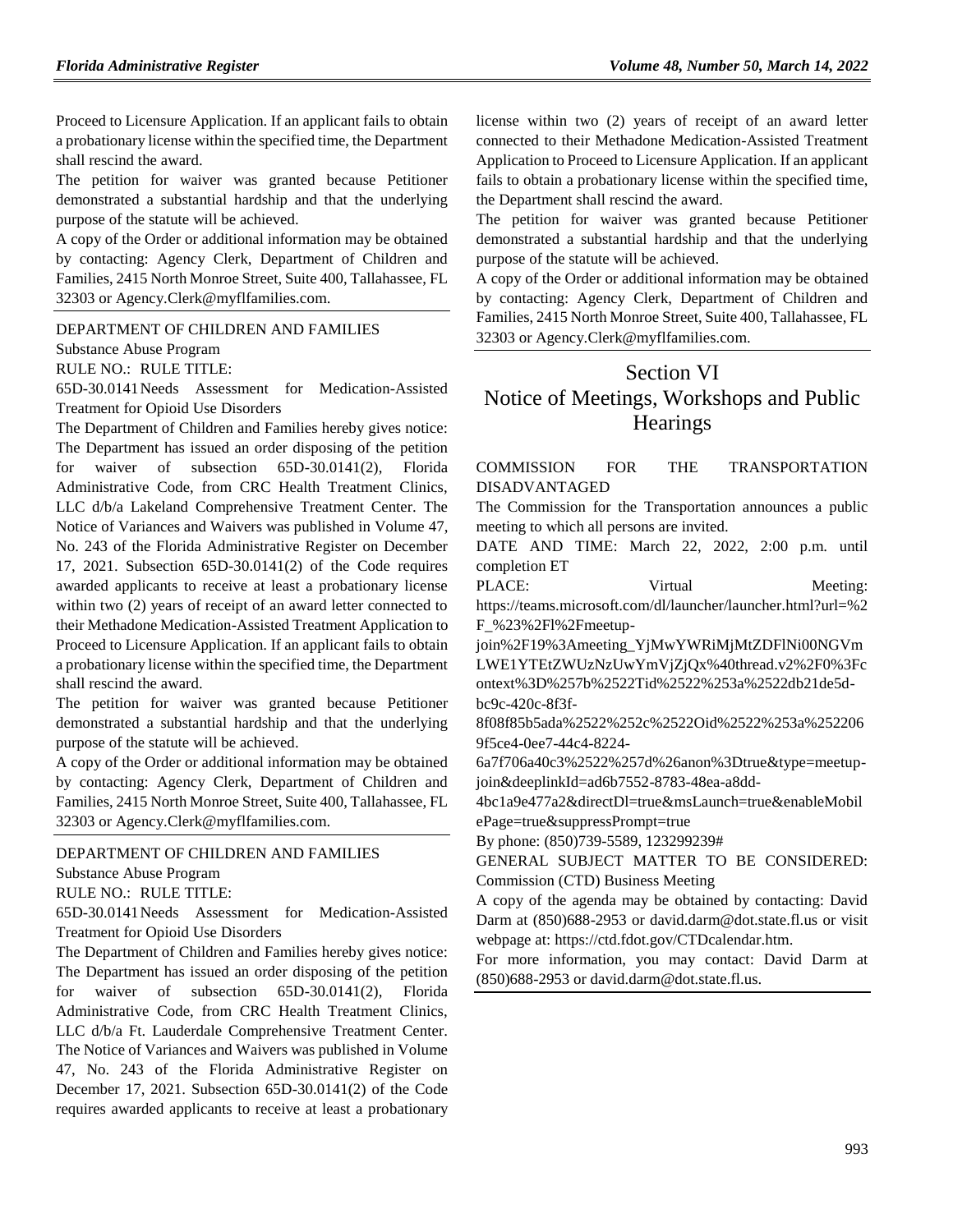#### [DEPARTMENT OF ELDER AFFAIRS](https://www.flrules.org/gateway/department.asp?id=58)

The Department of Elder Affairs announces a public meeting to which all persons are invited.

DATE AND TIME: Tuesday, March 22, 2022, 12:00 Noon – 2:00 p.m. ET

PLACE: The Department of Elder Affairs; https://us02web.zoom.us/j/83207105852?pwd=cElqSkJoYUxJ VXd6Q0hxOFdNS0N5Zz09

GENERAL SUBJECT MATTER TO BE CONSIDERED: In accordance with Section 430.501, Florida Statutes, the Alzheimer's Disease Advisory Committee will be holding a quarterly meeting in order to fulfill its duties in advising the Department of Elder Affairs in the performance of its duties under this act regarding legislative, programmatic, and administrative matters that relate to those living with Alzheimer's disease and their caretakers.

A copy of the agenda may be obtained by contacting: Carolina Merida at meridac@elderaffairs.org.

Pursuant to the provisions of the Americans with Disabilities Act, any person requiring special accommodations to participate in this workshop/meeting is asked to advise the agency at least 10 days before the workshop/meeting by contacting: Carolina Merida at meridac@elderaffairs.org. If you are hearing or speech impaired, please contact the agency using the Florida Relay Service, 1(800)955-8771 (TDD) or 1(800)955-8770 (Voice).

For more information, you may contact: Carolina Merida at meridac@elderaffairs.org.

#### [DEPARTMENT OF MANAGEMENT SERVICES](https://www.flrules.org/gateway/department.asp?id=60)

[Division of Purchasing](https://www.flrules.org/gateway/organization.asp?id=220)

RULE NO.: RULE TITLE:

[60A-1.074](https://www.flrules.org/gateway/ruleNo.asp?id=60A-1.074) Comprehensive Plan

The Department of Management Services announces a workshop to which all persons are invited.

DATE AND TIME: March 28, 2022, 2:00 p.m. – 4:00 p.m. or until adjourned

PLACE: R.A. Gray Building, Room 307, 500 S. Bronough Street, Tallahassee, FL 32399

GENERAL SUBJECT MATTER TO BE CONSIDERED: Comprehensive plan for discontinuation of unapproved drones by governmental entity agencies as required by Chapter 2021- 165, Laws of Florida

A copy of the agenda may be obtained by contacting: Gerard Steele, Governance and Training Manager, tel: (850)414-5790, e-mail: Gerard.Steele@dms.fl.gov, or on the Department's website

https://www.dms.myflorida.com/agency\_administration/gener al\_counsel/rulemaking.

Pursuant to the provisions of the Americans with Disabilities Act, any person requiring special accommodations to participate in this workshop/meeting is asked to advise the agency at least 2 days before the workshop/meeting by contacting: Gerard Steele, Governance and Training Manager, tel: (850)414-5790, e-mail: Gerard.Steele@dms.fl.gov. If you are hearing or speech impaired, please contact the agency using the Florida Relay Service, 1(800)955-8771 (TDD) or 1(800)955-8770 (Voice).

For more information, you may contact: Gerard Steele, Governance and Training Manager, tel: (850)414-5790, e-mail: Gerard.Steele@dms.fl.gov.

#### [DEPARTMENT OF BUSINESS AND PROFESSIONAL](https://www.flrules.org/gateway/department.asp?id=61)  [REGULATION](https://www.flrules.org/gateway/department.asp?id=61)

[Construction Industry Licensing Board](https://www.flrules.org/gateway/organization.asp?id=274)

The Construction Industry Licensing Board announces a telephone conference call to which all persons are invited.

DATE AND TIME: Monday, April 11, 2022, 10:00 a.m.

PLACE: Telephone conference number: 1(888)585-9008, participant code: 564 952 647

GENERAL SUBJECT MATTER TO BE CONSIDERED: CE/Exams/Public Awareness Committee of the Board.

A copy of the agenda may be obtained by contacting: Donald Shaw, 2601 Blair Stone Rd, Tallahassee, FL 32399-1039, (850)717-1983.

Pursuant to the provisions of the Americans with Disabilities Act, any person requiring special accommodations to participate in this workshop/meeting is asked to advise the agency at least 5 days before the workshop/meeting by contacting: Donald Shaw, 2601 Blair Stone Rd, Tallahassee, FL 32399-1039, (850)717-1983. If you are hearing or speech impaired, please contact the agency using the Florida Relay Service, 1(800)955-8771 (TDD) or 1(800)955-8770 (Voice).

If any person decides to appeal any decision made by the Board with respect to any matter considered at this meeting or hearing, he/she will need to ensure that a verbatim record of the proceeding is made, which record includes the testimony and evidence from which the appeal is to be issued.

For more information, you may contact: Donald Shaw, 2601 Blair Stone Rd, Tallahassee, FL 32399-1039, (850)717-1983.

#### [DEPARTMENT OF BUSINESS AND PROFESSIONAL](https://www.flrules.org/gateway/department.asp?id=61)  [REGULATION](https://www.flrules.org/gateway/department.asp?id=61)

[Construction Industry Licensing Board](https://www.flrules.org/gateway/organization.asp?id=274)

The Construction Industry Licensing Board announces a public meeting to which all persons are invited.

DATES AND TIMES: Wednesday, April 13, 2022, 12:00 Noon; Thursday, April 14, 2022, 8:30 a.m.; Friday, April 15, 2022, 8:30 a.m.

PLACE: Courtyard Amelia Island, 2700 Atlantic Ave, Amelia Island, FL 32034, (904)261-1919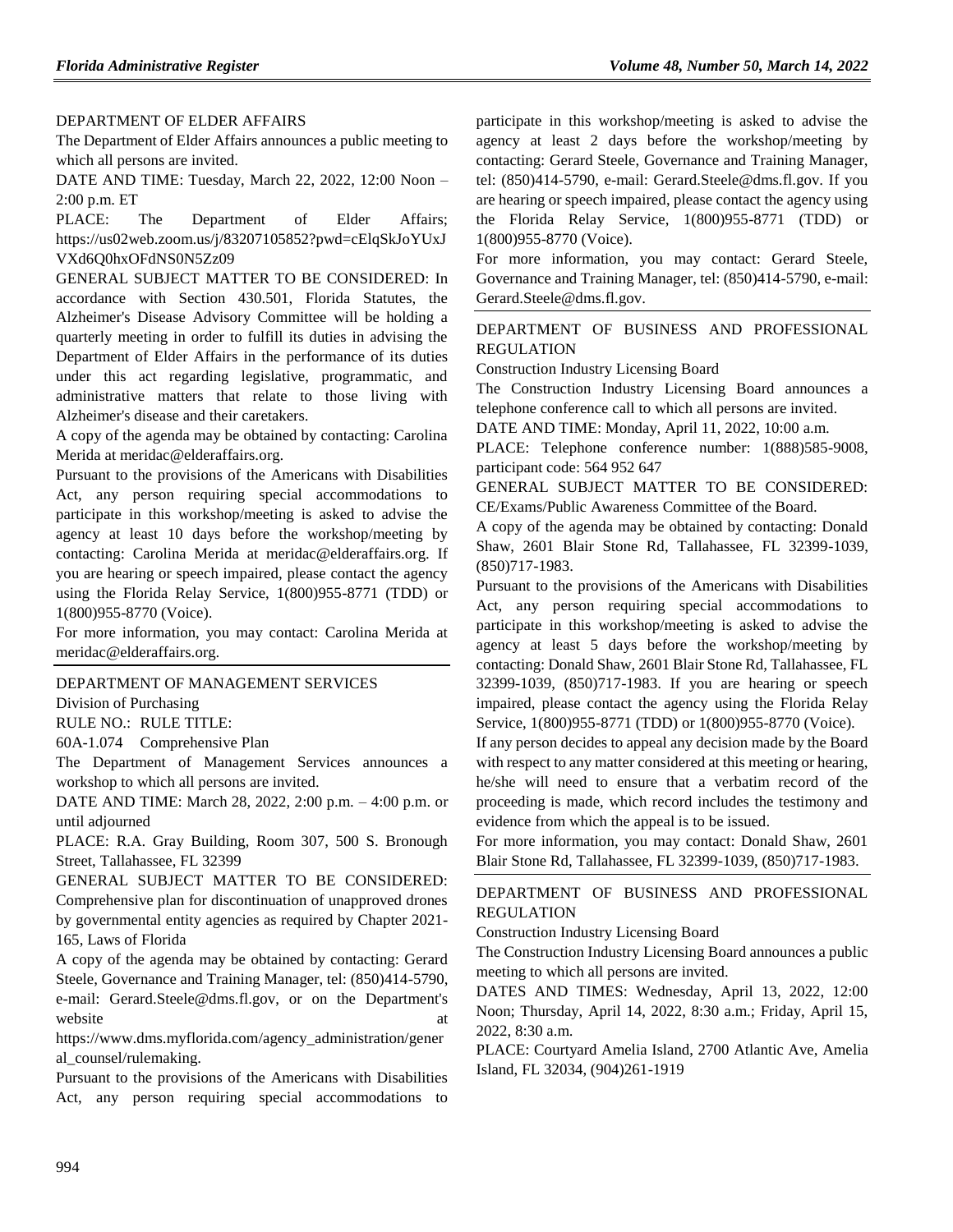GENERAL SUBJECT MATTER TO BE CONSIDERED: General Business, disciplinary and committee meetings of the Board

A copy of the agenda may be obtained by contacting: Donald Shaw, 2601 Blair Stone Rd, Tallahassee, FL 32399-1039, (850)717-1983.

Pursuant to the provisions of the Americans with Disabilities Act, any person requiring special accommodations to participate in this workshop/meeting is asked to advise the agency at least 5 days before the workshop/meeting by contacting: Donald Shaw, 2601 Blair Stone Rd, Tallahassee, FL 32399-1039, (850)717-1983. If you are hearing or speech impaired, please contact the agency using the Florida Relay Service, 1(800)955-8771 (TDD) or 1(800)955-8770 (Voice).

If any person decides to appeal any decision made by the Board with respect to any matter considered at this meeting or hearing, he/she will need to ensure that a verbatim record of the proceeding is made, which record includes the testimony and evidence from which the appeal is to be issued.

For more information, you may contact: Donald Shaw, 2601 Blair Stone Rd, Tallahassee, FL 32399-1039, (850)717-1983.

#### [DEPARTMENT OF HEALTH](https://www.flrules.org/gateway/department.asp?id=64)

[Board of Massage Therapy](https://www.flrules.org/gateway/organization.asp?id=330)

The Board of Massage Therapy announces a public meeting to which all persons are invited.

DATES AND TIMES: April 7, 2022, 9:00 a.m.; April 8, 2022, 9:00 a.m.

PLACE: Holiday Inn Tallahassee - East Capitol University, 2003 Apalachee Parkway, Tallahassee, FL 32301

GENERAL SUBJECT MATTER TO BE CONSIDERED: General business of the Board.

A copy of the agenda may be obtained by contacting: the board office at info@floridasmassagetherapy.gov.

Pursuant to the provisions of the Americans with Disabilities Act, any person requiring special accommodations to participate in this workshop/meeting is asked to advise the agency at least 7 days before the workshop/meeting by contacting: the board office at info@floridasmassagetherapy.gov. If you are hearing or speech impaired, please contact the agency using the Florida Relay Service, 1(800)955-8771 (TDD) or 1(800)955-8770 (Voice).

If any person decides to appeal any decision made by the Board with respect to any matter considered at this meeting or hearing, he/she will need to ensure that a verbatim record of the proceeding is made, which record includes the testimony and evidence from which the appeal is to be issued.

For more information, you may contact: the board office at info@floridasmassagetherapy.gov.

#### [DEPARTMENT OF CHILDREN AND FAMILIES](https://www.flrules.org/gateway/department.asp?id=65) [Refugee Services](https://www.flrules.org/gateway/organization.asp?id=528)

The Miami-Dade Refugee Task Force announces a public meeting to which all persons are invited.

DATE AND TIME: Friday, April 8, 2022, 10:00 a.m. – 12:00 Noon

PLACE: Meeting will take place via the Microsoft Teams platform. Use the below link to connect to the meeting:

https://teams.microsoft.com/l/meetup-

join/19%3ameeting\_YjRhMjQ1Y2ItNzY4My00Y2I1LThkZT ktYjFlMWMxMjcwN2Mx%40thread.v2/0?context=%7b%22 Tid%22%3a%22f70dba48-b283-4c57-8831-

cb411445a94c%22%2c%22Oid%22%3a%224c7ac74e-0835- 4242-a8cf-f26976fc1c32%22%7d

GENERAL SUBJECT MATTER TO BE CONSIDERED: The purpose of the Miami-Dade Refugee Task Force meeting is to increase awareness of the refugee populations, share best practices, spot trends in refugee populations, build collaborations between agencies, help create good communication among service providers, get informed about upcoming community events, and discuss refugee program service needs and possible solutions to meeting those needs.

A copy of the agenda may be obtained by contacting: Lourdes Dysna-Leconte at (786)257-5173 or David Draper at (407)317- 7335.

Pursuant to the provisions of the Americans with Disabilities Act, any person requiring special accommodations to participate in this workshop/meeting is asked to advise the agency at least 5 days before the workshop/meeting by contacting: Lourdes Dysna-Leconte at (786)257-5173 or David Draper at (407)317-7335. If you are hearing or speech impaired, please contact the agency using the Florida Relay Service, 1(800)955-8771 (TDD) or 1(800)955-8770 (Voice).

For more information, you may contact: Lourdes Dysna-Leconte at (786)257-5173 or David Draper at (407)317-7335.

#### [Enterprise Florida, Inc.](https://www.flrules.org/gateway/organization.asp?id=680)

The Florida Opportunity Fund announces a public meeting to which all persons are invited.

DATE AND TIME: March 23, 2022, 3:00 p.m.

PLACE: Virtual - https://teams.microsoft.com/l/meetupjoin/19%3ameeting\_ZjNmNzg4N2QtOGUzZS00ZWU2LWE 3NTQtMTNkMjQ4NWIxNGJm%40thread.v2/0?context=%7b %22Tid%22%3a%228310dbd9-35bb-4e22-8978-

e59703aec4bb%22%2c%22Oid%22%3a%22b056fa17-d297- 4757-beee-78fec688ff94%22%7d

GENERAL SUBJECT MATTER TO BE CONSIDERED: Administrative matters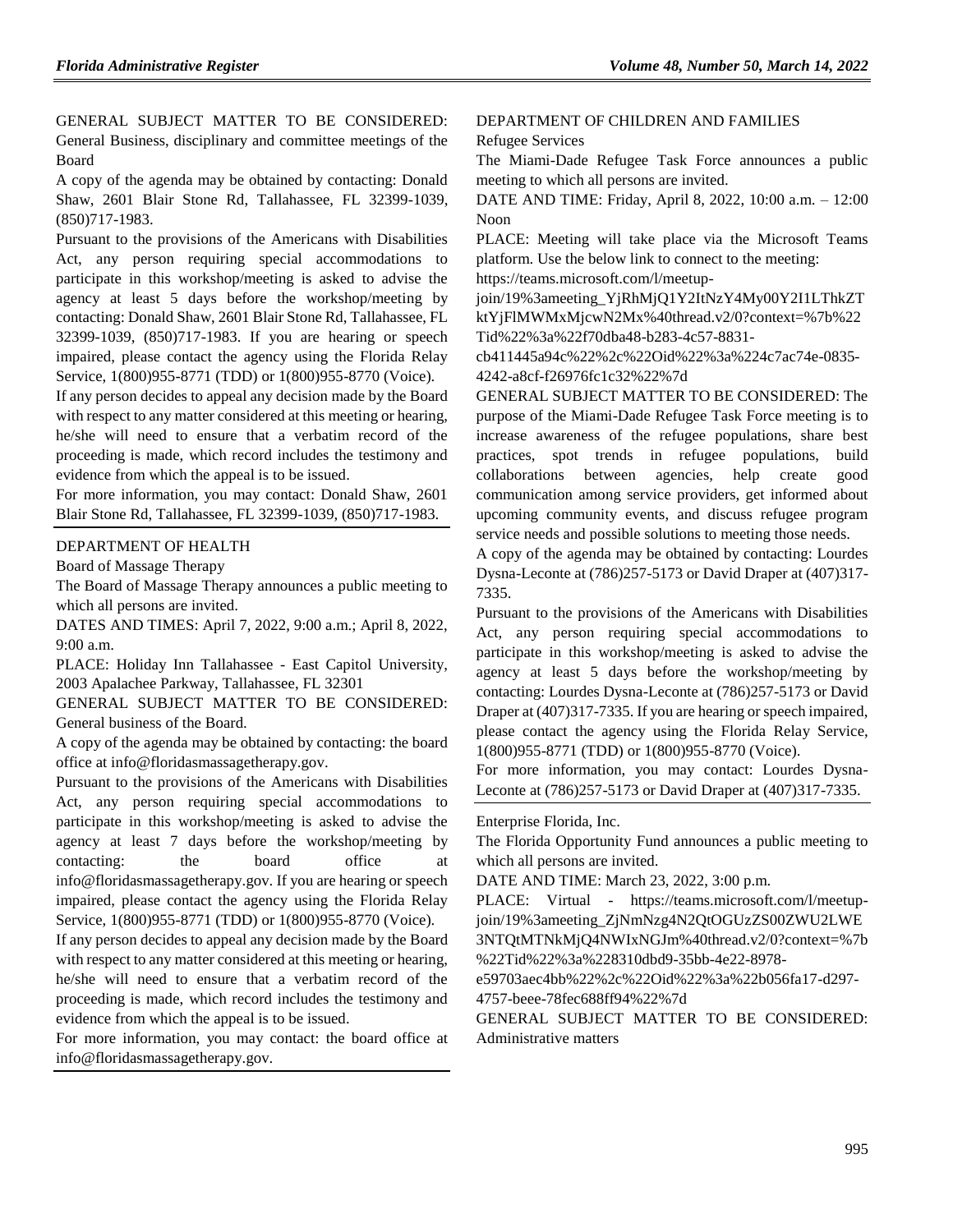A copy of the agenda may be obtained by contacting: Lorna Dusti at (407)956-5651.

For more information, you may contact: Lorna Dusti at (407)956-5651.

[Council of Community College Presidents](https://www.flrules.org/gateway/organization.asp?id=740)

The Florida College System Council of Presidents announces a public meeting to which all persons are invited.

DATE AND TIME: Friday, March 18, 2022, 1:00 p.m.

PLACE: Zoom and Seminole State College Heathrow Campus, 1055 AAA Drive, room 138, Heathrow, FL 32746

GENERAL SUBJECT MATTER TO BE CONSIDERED: Issues pertaining to the Florida College System

A copy of the agenda may be obtained by contacting: Rita Miller, rmiller@myafchome.org.

Pursuant to the provisions of the Americans with Disabilities Act, any person requiring special accommodations to participate in this workshop/meeting is asked to advise the agency at least 1 days before the workshop/meeting by contacting: Rita Miller, rmiller@myafchome.org. If you are hearing or speech impaired, please contact the agency using the Florida Relay Service, 1(800)955-8771 (TDD) or 1(800)955- 8770 (Voice).

If any person decides to appeal any decision made by the Board with respect to any matter considered at this meeting or hearing, he/she will need to ensure that a verbatim record of the proceeding is made, which record includes the testimony and evidence from which the appeal is to be issued.

[Infinite Source Communications Group, LLC](https://www.flrules.org/gateway/organization.asp?id=1035)

The Florida Department of Transportation District Four announces a public meeting to which all persons are invited. DATE AND TIME: Wednesday, March 23, 2022, 6:00 p.m. – 7:00 p.m.; Thursday, March 24, 2022, 6:00 p.m. – 7:30 p.m. The public meeting will be offered in two different formats: virtual and in-person.

PLACE: The virtual (online) Public meeting will take place on Wednesday, March 23, 2022, 6:00 p.m. and will consist of a formal presentation followed by an open discussion. To attend from your computer, tablet, or smartphone, please register using the link below:

https://attendee.gotowebinar.com/register/1012821053200604 176

Participants can also use their phone by dialing in to (213)929- 4221, Access code: 721-308-984.

The in-person public meeting will follow an open house format and will take place on Thursday, March 24, 2022, from 6:00 p.m. – 7:30 p.m. and will be held at the Courtyard by Marriott Stuart located at 7615 SW Lost River Road, Stuart, FL 34997. The latest social distancing guidelines will be followed.

GENERAL SUBJECT MATTER TO BE CONSIDERED: The Florida Department of Transportation (FDOT) District Four will hold a public meeting for the Resurfacing, Restoration and Rehabilitation (RRR) project improvements along State Road (SR) 76/Kanner Highway from north of SR 710/Warfield Blvd/MP 12.487 to MP 14.400 in Martin County. The project identification number is 446112-1-52-01. The Public meeting will be offered in two different formats: virtual and in-person.

Both formats will consist of a formal presentation followed by an open discussion. Staff will be available to answer questions and provide assistance. Comments and questions will be responded to as time permits, in the order received. If your question is not responded to during the event, a response will be provided in writing following the meeting. Questions and comments may also be submitted prior to the Meeting by emailing the Project Manager.

A copy of the agenda may be obtained by contacting: FDOT Project Manager, Ms. Maria Formoso, P.E., P.M.P. at (954)777-4677 or via email at Maria.Formoso@dot.state.fl.us. Public participation is solicited without regard to race, color, national origin, age, sex, religion, disability or family status.

Pursuant to the provisions of the Americans with Disabilities Act, any person requiring special accommodations to participate in this workshop/meeting is asked to advise the agency at least 7 days before the workshop/meeting by contacting: FDOT Project Manager, Ms. Maria Formoso, P.E., P.M.P. at (954)777-4677 or via email at Maria.Formoso@dot.state.fl.us. If you are hearing or speech impaired, please contact the agency using the Florida Relay Service, 1(800)955-8771 (TDD) or 1(800)955-8770 (Voice). For more information, you may contact: FDOT Project Manager, Ms. Maria Formoso, P.E., P.M.P. at (954)777-4677

or via email at Maria.Formoso@dot.state.fl.us.

# Section VII Notice of Petitions and Dispositions Regarding Declaratory Statements

#### [DEPARTMENT OF HEALTH](https://www.flrules.org/gateway/department.asp?id=64)

[Board of Physical Therapy Practice](https://www.flrules.org/gateway/organization.asp?id=308)

NOTICE IS HEREBY GIVEN that Board of Physical Therapy Practice has received the petition for declaratory statement from Margaret Olsen, DPT, filed on March 10, 2022.The petition seeks the agency's opinion as to the applicability of Rule 64B17-6.001, F.A.C. as it applies to the petitioner.

Petitioner seeks a determination from the Board as to whether transcription of orders is within the scope of the PTA's practice and would not pose any infraction to the rule nor jeopardize the PTA's licensure status as it pertains to the rule. Except for good cause shown, motions for leave to intervene must be filed within 21 days after publication of this notice.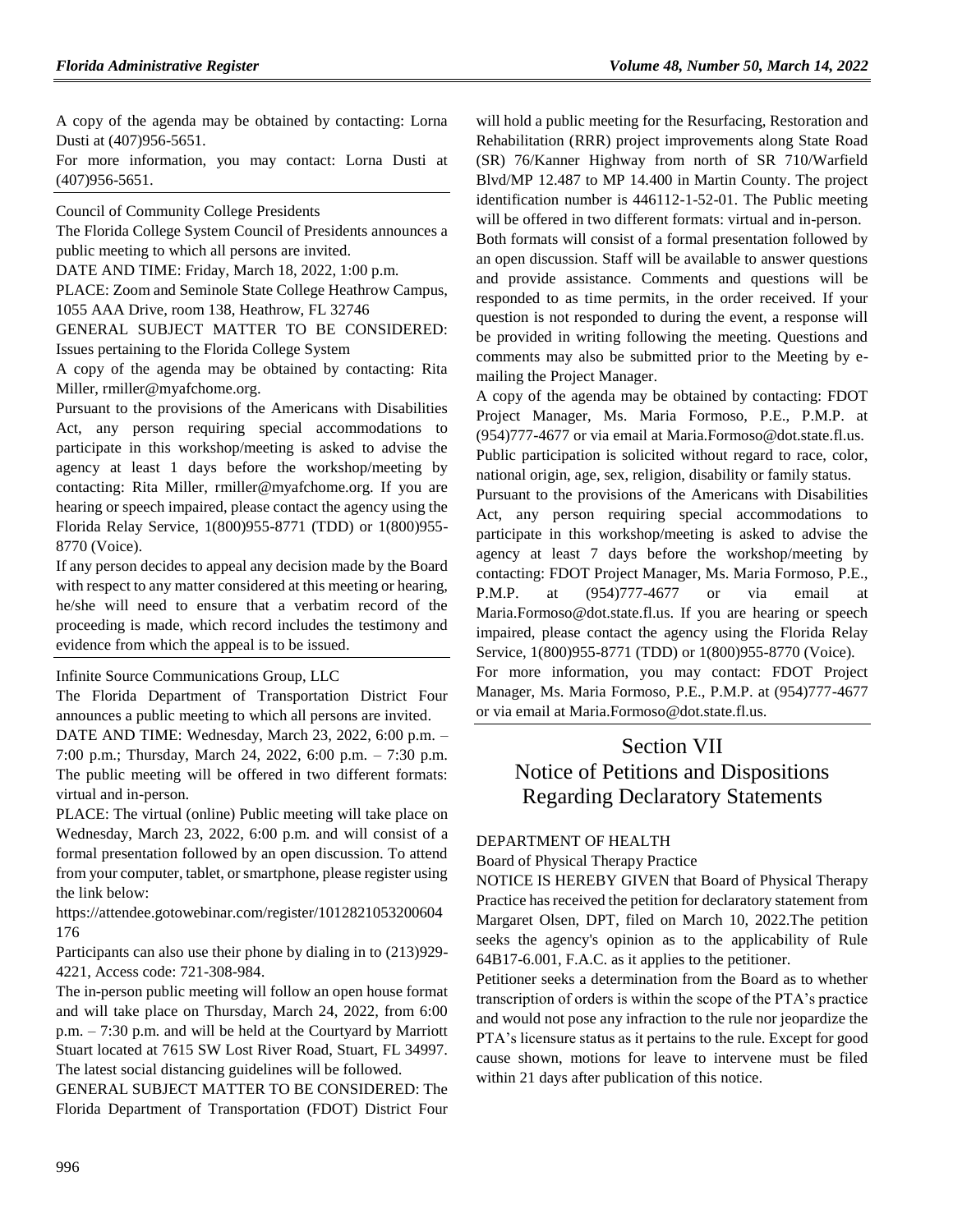A copy of the Petition for Declaratory Statement may be obtained by contacting: Allen Hall, Executive Director, Board of Physical Therapy Practice, 4052 Bald Cypress Way, Bin #C05, Tallahassee, Florida 32399-3253, Allen.Hall@flhealth.gov.

# Section VIII Notice of Petitions and Dispositions Regarding the Validity of Rules

Notice of Petition for Administrative Determination has been filed with the Division of Administrative Hearings on the following rules:

ANTHONY MILLER,

vs.

FLORIDA DEPARTMENT OF HEALTH;

#### CASE NO.: 22-0741RX

Notice of Disposition of Petition for Administrative Determination has been filed with the Division of Administrative Hearings on the following rules:

### NONE

Section IX Notice of Petitions and Dispositions Regarding Non-rule Policy Challenges

## NONE

Section X Announcements and Objection Reports of the Joint Administrative Procedures **Committee** 

## NONE

Section XI Notices Regarding Bids, Proposals and Purchasing

[Brasfield & Gorrie, LLC](https://www.flrules.org/gateway/organization.asp?id=1219) UF Traffic Lab Renovations Brasfield & Gorrie Request for Qualifications University of Florida – Traffic Lab Renovations UF Project # MP04134

Brasfield & Gorrie will be accepting qualifications for the above referenced project thru 3.21.22. The scope includes the renovation to the existing Traffic Lab Building #0183. All interested parties are requested to respond.

Request for documents and other inquiries should be directed to Chad Ellis via email at [chellis@brasfieldgorrie.com](mailto:chellis@brasfieldgorrie.com) or by phone at (904)256-6832.

Project Summary: The project is renovation to the existing Traffic Lab located at 571 Gale Lemerand Drive, Gainesville FL, 32611.

The work includes demolition, concrete patching, masonry, misc. steel, millwork, waterproofing, roofing patch, doors, glass, drywall, flooring, painting, Div 10, window treatments & MEP's.

Brasfield& Gorrie, 4601 Touchton Road, Bldg. 300, Suite 3190, Jacksonville, FL 32246, Attn: Chad Ellis

#### [CHARLES PERRY PARTNERS, INC.](https://www.flrules.org/gateway/organization.asp?id=1247)

Notice of Invitation to Bid

Advertisement of Prequalification

Charles Perry Partners, Inc. has been selected to provide construction management services to Duval County Public Schools (DCPS) for Partial Domestic Water Re-pipe at Frank H. Peterson Academies. The project will be approximately 10 weeks.

Charles Perry Partners, Inc. is currently accepting subcontractor/vendor prequalification applications for the following scopes of work.

### MASONRY DRYWALL ACOUSTICAL CEILINGS FLOORING- CERAMIC TILE PAINTING

ELECTRICAL

PLUMBING

Bid documents are currently available.

All interested parties are encouraged to attend an informational virtual meet-n-greet at 2:00 p.m. on Monday, March 21, 2022. The agenda will include introductions, project overview and bid schedule. To RSVP, please send an email to Mike Winn at [Mike.winn@cppi.com.](mailto:Mike.winn@cppi.com)

Bids are scheduled to be due by 2:00 p.m., 04/04/2022. Bid opening is scheduled for 9:00 am, 04/05/2022.Construction is tentatively scheduled to start on 06/01/2022.

The Duval County Public Schools' Office of Economic Opportunity and CPPI are committed to small and minority certified vendors' participation in this project. CPPI reserves the right to reject any bid if considered to be in best interest of the project.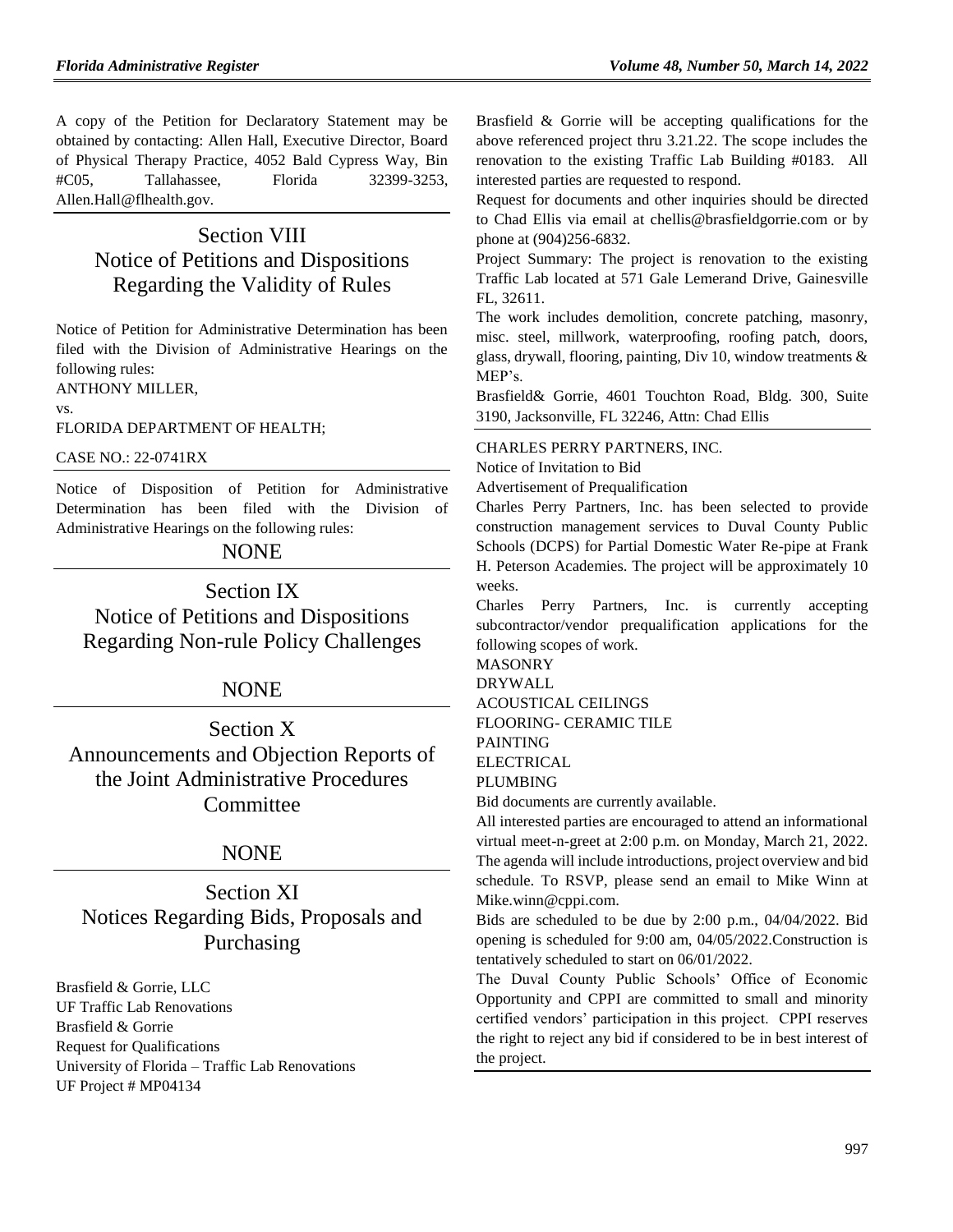[Pasco County Board of County Commissioners](https://www.flrules.org/gateway/organization.asp?id=1352) IFB-CL-22-028 IFB-CL-22-028 LAKE LISA PARK PLAYGROUND REPLACEMENT AND INSTALLATION; April 12, 2022 2:00 p.m.; [WWW.BIDNETDIRECT.COM](http://www.bidnetdirect.com/)

# Section XII Miscellaneous

#### [DEPARTMENT OF STATE](https://www.flrules.org/gateway/department.asp?id=1)

Index of Administrative Rules Filed with the Secretary of State Pursuant to subparagraph  $120.55(1)(b)6. - 7$ ., F.S., the below list of rules were filed in the Office of the Secretary of State between 3:00 p.m., Monday, March 7, 2022 and 3:00 p.m., Friday, March 11, 2022.

| Rule No.                             | <b>File Date</b>                          | <b>Effective</b>         |  |
|--------------------------------------|-------------------------------------------|--------------------------|--|
|                                      |                                           | Date                     |  |
| 1T-1.001                             | 3/7/2022                                  | 3/27/2022                |  |
| 1T-1.036                             | 3/7/2022                                  | 3/27/2022                |  |
| 1T-1.039                             | 3/7/2022                                  | 3/27/2022                |  |
| $1T-1.040$                           | 3/7/2022                                  | 3/27/2022                |  |
| 1T-1.042                             | 3/7/2022                                  | 3/27/2022                |  |
| 33-203.201                           | 3/9/2022                                  | 3/29/2022                |  |
| 53ER22-14                            | 3/11/2022                                 | 3/11/2022                |  |
| 62-210.310                           | 3/7/2022                                  | 3/27/2022                |  |
| 62-210.700                           | 3/7/2022                                  | 3/27/2022                |  |
| 64B13-4.001                          | 3/11/2022                                 | 3/31/2022                |  |
| 65CER22-1                            | 3/9/2022                                  | 3/9/2022                 |  |
|                                      | <b>LIST OF RULES AWAITING LEGISLATIVE</b> |                          |  |
|                                      | APPROVAL SECTIONS 120.541(3), 373.139(7)  |                          |  |
| AND/OR 373.1391(6), FLORIDA STATUTES |                                           |                          |  |
|                                      |                                           |                          |  |
| Rule No.                             | <b>File Date</b>                          | <b>Effective</b>         |  |
|                                      |                                           | <b>Date</b>              |  |
| 5K-4.020                             | 12/10/2021                                | **/**/****               |  |
| 5K-4.035                             | 12/10/2021                                | **/**/****               |  |
| 5K-4.045                             | 12/10/2021                                | **/**/****               |  |
| 60FF1-5.009                          | 7/21/2016                                 | **/**/****               |  |
| $60P-1.003$                          | 12/8/2021                                 | **/**/****               |  |
| 60P2.002                             | 11/5/2019                                 | **/**/****               |  |
| 60P-2.003                            | 11/5/2019                                 | **/**/****               |  |
| 62-600.405                           | 11/16/2021                                | **/**/****               |  |
| 62-600.705                           | 11/16/2021                                | **/**/****               |  |
| 62-600.720                           | 11/16/2021                                | **/**/****               |  |
| 64B8-10.003<br>69L-7.020             | 12/9/2015<br>10/22/2021                   | **/**/****<br>**/**/**** |  |

[DEPARTMENT OF MANAGEMENT SERVICES](https://www.flrules.org/gateway/department.asp?id=60) [Florida Digital Service](https://www.flrules.org/gateway/organization.asp?id=1376) NOTICE OF EXTENSION UNDER SECTION 120.74(5), FLORIDA STATUTES RULE NOS.:RULE TITLES: [60GG-1.001](https://www.flrules.org/gateway/ruleNo.asp?id=60GG-1.001) Purpose and Applicability; Definitions [60GG-1.002](https://www.flrules.org/gateway/ruleNo.asp?id=60GG-1.002) Risk and Complexity Assessment [60GG-1.003](https://www.flrules.org/gateway/ruleNo.asp?id=60GG-1.003) Initiation [60GG-1.004](https://www.flrules.org/gateway/ruleNo.asp?id=60GG-1.004) Planning [60GG-1.005](https://www.flrules.org/gateway/ruleNo.asp?id=60GG-1.005) Execution [60GG-1.006](https://www.flrules.org/gateway/ruleNo.asp?id=60GG-1.006) Monitoring and Controlling [60GG-1.007](https://www.flrules.org/gateway/ruleNo.asp?id=60GG-1.007) Closeout [60GG-1.008](https://www.flrules.org/gateway/ruleNo.asp?id=60GG-1.008) Compliance with the Florida Information Technology Project Management and Oversight Standards [60GG-1.009](https://www.flrules.org/gateway/ruleNo.asp?id=60GG-1.009) Department of Management Services (DMS) Oversight

The State of Florida Department of Management Services ("Department") hereby provides notice of extension of the deadline set forth in subsection 120.74(5), F.S., requiring publication of a Notice of Proposed Rule by April 1 for certain rules listed on the Department's 2021-2022 Regulatory Plan. More specifically, the deadline for publication of a Notice of Proposed Rule is extended for the above listed rule numbers.

(a) Concise statement identifying issues causing the delay in rulemaking:

The Department has initiated rulemaking to update and clarify the above listed rules to conform to industry standards and to incorporate recently enacted statutory changes (Chapter 2021- 227, L.O.F.) that impact agency activities related to project management, oversight, and procurement. The subject matter of the rulemaking is highly technical and will have statewide application. The Department will publish a Notice of Proposed Rule once the language is finalized.

(b) Applicable notice as published in the Florida Administrative Register:

Notice of Rule Development for the rule numbers listed above was published in the FAR on November 12, 2021 (Vol. 47, No. 220).

Expiration

Pursuant to subsection 120.74(5), F.S., this extension expires on October 1, 2022.